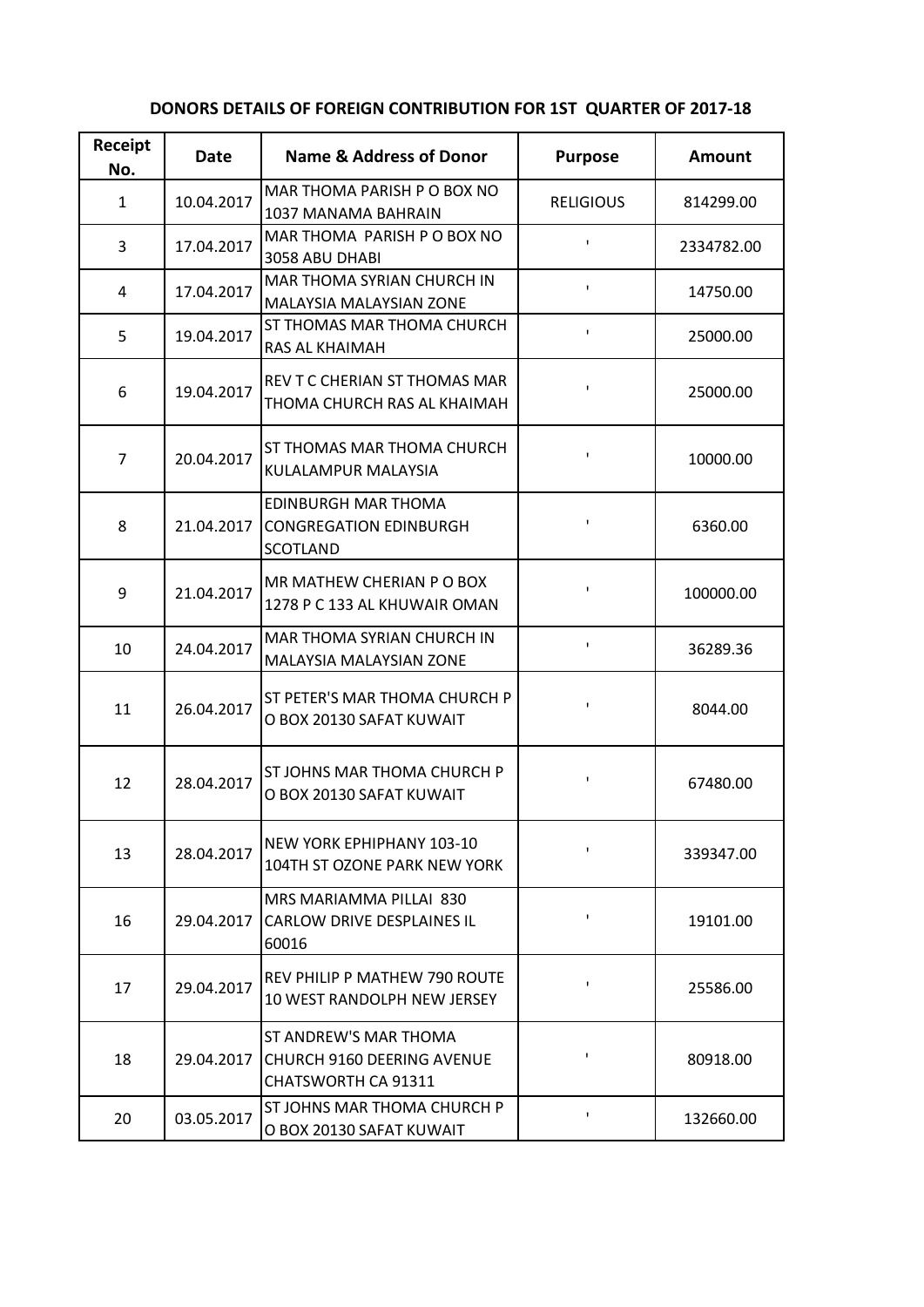| 21 | 05.05.2017 | MAR THOMA CHURCH ADELAIDE P<br>O BOX 366 KILKENNY SOUTH<br><b>AUSTRALIA</b>            | ı.             | 15000.00  |
|----|------------|----------------------------------------------------------------------------------------|----------------|-----------|
| 22 | 16.05.2017 | MAR THOMA PARISH P O BOX NO<br>3058 ABU DHABI                                          | I.             | 17335.00  |
| 23 | 17.05.2017 | <b>REV BIJU JOHN #3101 60</b><br>PANATELLA STREET NW CALGARY<br><b>T3K OMS ALBERTA</b> | ı.             | 25000.00  |
| 24 | 22.05.2017 | MAR THOMA PARISH P O BOX 2591<br><b>JABAL ALI DUBAI</b>                                | ı.             | 403665.00 |
| 25 | 22.05.2017 | MAR THOMA PARISH P O BOX 2591<br>JABAL ALI DUBAI                                       | I.             | 139685.00 |
| 26 | 22.05.2017 | MAR THOMA PARISH P O BOX 2591<br><b>JABAL ALI DUBAI</b>                                | I.             | 500000.00 |
| 27 | 22.05.2017 | MAR THOMA PARISH P O BOX 2591<br><b>JABAL ALI DUBAI</b>                                | I.             | 500000.00 |
| 28 | 22.05.2017 | MAR THOMA PARISH P O BOX 2591<br>JABAL ALI DUBAI                                       | ı.             | 500000.00 |
| 29 | 22.05.2017 | MAR THOMA PARISH P O BOX 2591<br><b>JABAL ALI DUBAI</b>                                | ı.             | 500000.00 |
| 30 | 22.05.2007 | MAR THOMA PARISH P O BOX 2591<br>JABAL ALI DUBAI                                       | I.             | 500000.00 |
| 31 | 22.05.2017 | MAR THOMA PARISH P O BOX 2591<br>JABAL ALI DUBAI                                       | I.             | 500000.00 |
| 32 | 22.05.2017 | MAR THOMA PARISH P O BOX 2591<br><b>JABAL ALI DUBAI</b>                                | I.             | 400000.00 |
| 33 | 22.05.2017 | MAR THOMA PARISH P O BOX 2591<br>JABAL ALI DUBAI                                       | ı.             | 44583.00  |
| 35 | 31.05.2017 | MAR THOMA CHURCH GREATER<br><b>SEATILE</b>                                             | ı.             | 24364.00  |
| 36 | 31.05.2017 | IMMANUEL MAR THOMA CHURCH<br>12803 SUGAR RIDGE BL VD<br><b>STAFFORD TX</b>             | ı.             | 63517.00  |
| 37 | 31.05.2017 | <b>IMMANUEL MAR THOMA CHURCH</b><br>12803 SUGAR RIDGE BL VD<br><b>STAFFORD TX</b>      | I.             | 63518.00  |
| 38 | 31.05.2017 | BETHEL MAR THOMA CHURCH<br><b>SYDNEY AUSTRALIA</b>                                     | I.             | 151282.00 |
| 39 | 31.05.2017 | BETHEL MAR THOMA CHURCH<br><b>SYDNEY AUSTRALIA</b>                                     | I.             | 177536.00 |
| 40 | 31.05.2017 | MS REENA KOSHY, SYDNEY MAR<br>THOMA CHURCH                                             | I.             | 2863.00   |
| 41 | 31.05.2017 | ST MARKS MAR THOMA CHURCH<br>TAMPA FLORIDA USA                                         | I.             | 639629.00 |
| 42 | 31.05.2017 | ST MARKS MAR THOMA CHURCH<br>TAMPA FLORIDA USA                                         | $\blacksquare$ | 17398.00  |
| 43 | 31.05.2017 | REV SHIBU KURIAN 80-96<br><b>CAMBRIDGE RD HOUNSLOW</b><br>MIDDLESEX TW4 7BH            | ı.             | 41122.00  |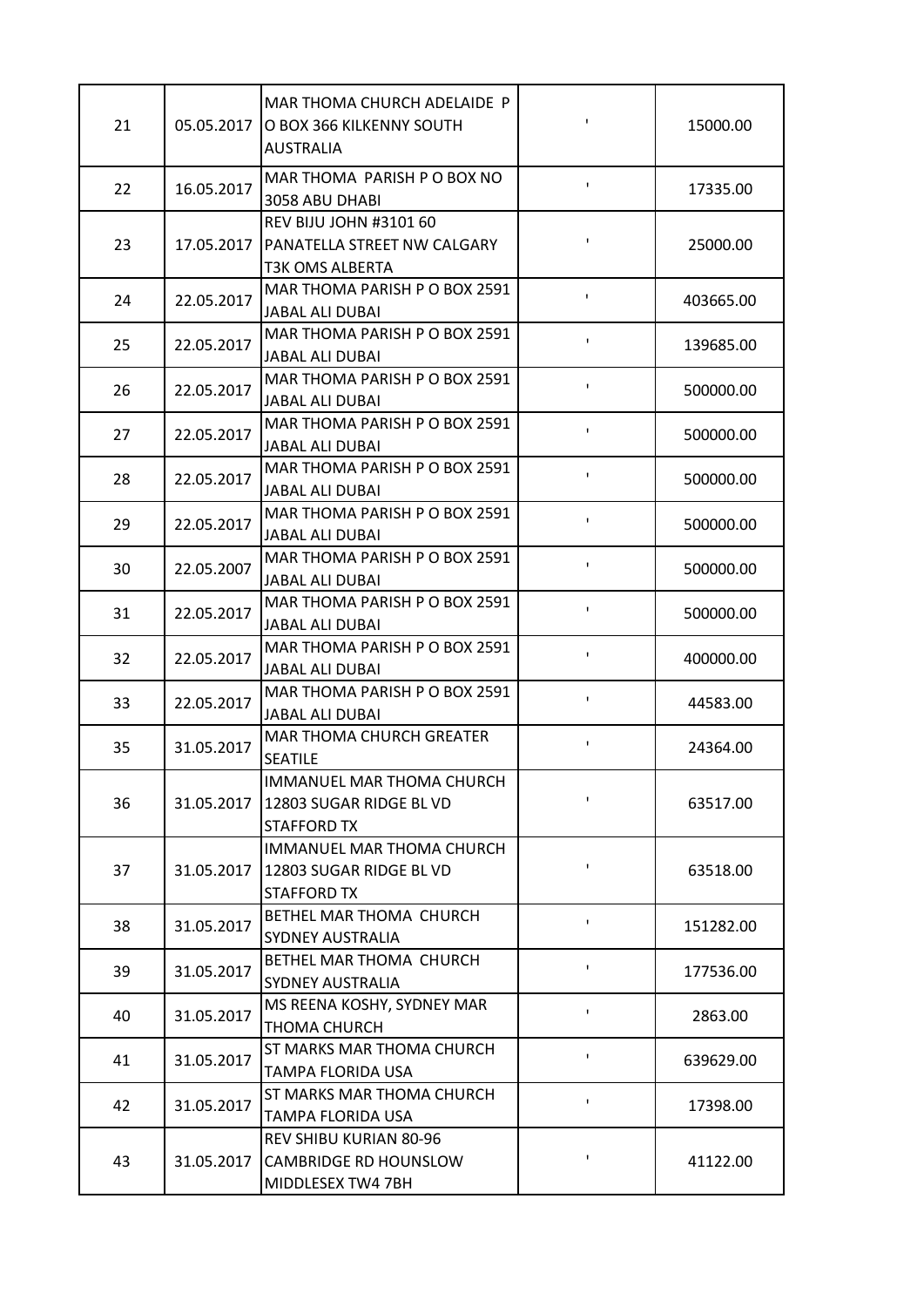| 44 | 31.05.2017 | <b>ST JOHNS MAR THOMA CHURCH P</b><br>O BOX 20130 SAFAT KUWAIT                                             | $\mathbf I$    | 132660.00 |
|----|------------|------------------------------------------------------------------------------------------------------------|----------------|-----------|
| 45 | 06.06.2017 | MR JACOB THOMAS QATAR DOHA<br><b>MAR THOMA CHURCH</b>                                                      | I.             | 10000.00  |
| 46 | 06.06.2017 | MR BENNY GEORGE QATAR DOHA<br><b>MAR THOMA CHURCH</b>                                                      | I.             | 25000.00  |
| 47 | 06.06.2017 | MR ABRAHAM KANDATHIL JOSEPH<br><b>QATAR DOHA MAR THOMA</b><br><b>CHURCH</b>                                | $\mathbf{I}$   | 50000.00  |
| 48 | 06.06.2017 | MR ABRAHAM BENJAMIN QATAR<br>DOHA MAR THOMA CHURCH                                                         | I.             | 100000.00 |
| 49 | 06.06.2017 | <b>MR JACOB PUTHENPURAYIL &amp;</b><br>JAMES BENNY GEORGE QATAR<br>DOHA MAR THOMA CHURCH                   | 1              | 130002.00 |
| 50 | 06.06.2017 | <b>MR JAMES PUTHENPURAYIL &amp;</b><br>JAMES BENNY GEORGE QATAR<br>DOHA MAR THOMA CHURCH                   | $\blacksquare$ | 100000.00 |
| 51 | 06.06.2017 | MR ABRAHAM KANDATYHIL<br>JOSEPH QATAR DOHA MAR<br>THOMA CHURCH                                             | $\blacksquare$ | 300900.00 |
| 53 | 21.06.2017 | REV MATHEW PHILIP 4803<br><b>MEADOW GLEN DRIVE PEARLAND</b><br><b>TEXAS 77584</b>                          |                | 126046.00 |
| 54 | 21.06.2017 | MAR THOMA CHURCH 8579<br><b>MAHAGONY PLACE NEWARK CA</b><br>94560 USA                                      | $\blacksquare$ | 54330.00  |
| 55 | 21.06.2017 | ST JOHNS MAR THOMA CHURCH 80-<br>96 CAMBRIDGE ROAD HOUNSLOW<br>MIDDLESEX TWA4 7BH UNITED<br><b>KINGDOM</b> |                | 43403.00  |
| 56 | 21.06.2017 | ST JOHNS MAR THOMA CHURCH 80-<br>96 CAMBRIDGE ROAD HOUNSLOW<br>MIDDLESEX TWA4 7BH UNITED<br><b>KINGDOM</b> | I.             | 166534.00 |
| 57 | 21.06.2017 | ST STEPHENS MAR THOMA CHURCH<br><b>NEW JERSEY USA</b>                                                      | $\mathbf{I}$   | 191753.00 |
| 58 | 21.06.2017 | <b>REV STALIN THOMAS 2900 W</b><br>HIGHLAND STREET #273 APPT BLDG<br>NO 12 CHANDLER ARIZONA                | $\mathbf I$    | 34985.00  |
| 59 | 21.06.2017 | REV AJI THOMAS 24303 181ST<br>PLACE SE COVINGTON WA 98042                                                  | ı.             | 140357.00 |
| 60 | 2206.2017  | MAR THOMA CHURCH 149 ROYAL<br><b>PAEDE PARKVILLE VIC 3052</b><br><b>MELBOURNE</b>                          | $\mathbf I$    | 217930.00 |
| 61 | 2206.2017  | BETHEL MAR THOMA CHURCH<br><b>SYDNEY AUSTRALIA</b>                                                         | $\mathbf I$    | 191586.00 |